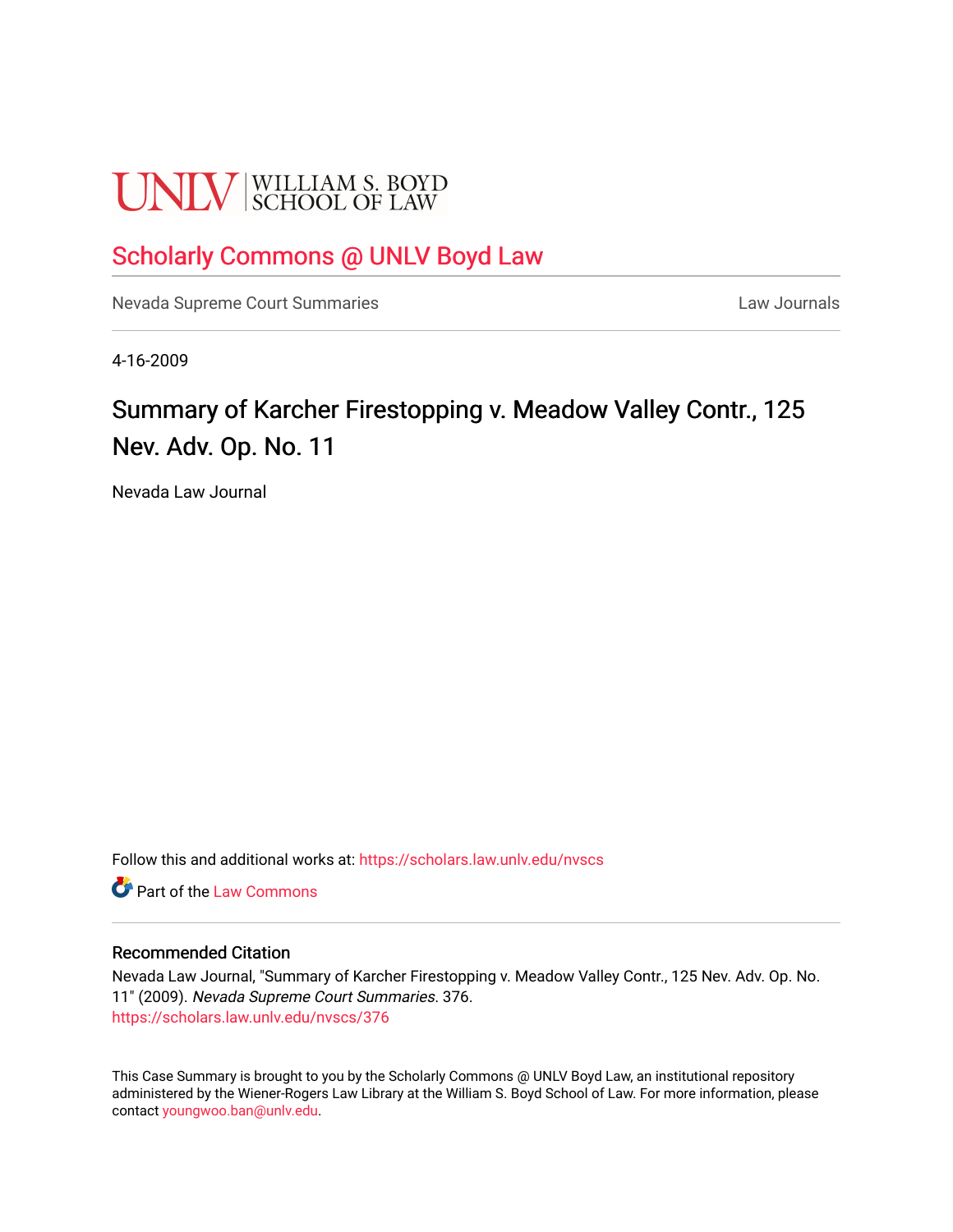## *Karcher Firestopping v. Meadow Valley Contr.***, 125 Nev. Adv. Op. No. 11 (April 16, 2009)**

### **APPEAL OF ARBITRATION - STATUTORY INTERPRETATION**

#### **Summary**

Appeal and cross appeal from district court order granting a motion to vacate an arbitration award, referring the matter back to arbitration for further proceedings, and denying a motion to confirm the award.

#### **Disposition/Outcome**

 In determining whether such an order is appealable under NRS 38.247(1), the court concluded that, under the plain language of NRS 38.247(1)(e), it lacked jurisdiction to consider appeals challenging such orders. As a result, the court dismissed the appeal.

#### **Factual and Procedural History**

 Appellant, Karcher Firestopping was the prevailing party at arbitration. Respondent Technicoat Waterproofing Specialists, joined by respondents Meadow Valley Contractors and United States Guaranty Company filed a motion to vacate and modify the arbitration award. Karcher filed a countermotion to confirm the arbitrator's award. The district court denied Karcher's countermotion to confirm the award, granted Technicoat's motion to vacate the arbitration award, and referred the matter back to arbitration for supplemental proceedings. Karcher appealed from the district court's order. The Nevada Supreme Court's preliminary review of the case raised concerns regarding the order's appealability under NRS 38.247(1). The Court directed Karcher to show cause as to whether the district court order was substantively appealable. Karcher has filed a response to the show cause order, and respondents filed a reply.

#### **Discussion**

 The Court has jurisdiction to consider an appeal only when the appeal is authorized by statute or court rule.<sup>[1](#page-1-0)</sup> The Nevada Legislature has authorized appeals from certain arbitrationrelated orders as set forth in NRS 38.247(1). Under this statutory scheme, if the order challenged on appeal had only denied appellant's motion to confirm the arbitration award, it would be appealable under NRS 38.247(1)(c). Similarly, if the challenged order had vacated the award without directing a rehearing, the order would be appealable under NRS 38.247(1)(e). In this case, however, the district court order denied the motion to confirm the award, vacated the award, and directed a rehearing. Thus, the Court focused on whether the order was appealable under NRS 38.247(1). The interpretation of this statute dictates whether the Nevada Supreme Court has jurisdiction to consider this type of appeal. Questions of statutory construction are reviewed de novo.

<span id="page-1-0"></span> <sup>1</sup> Taylor Constr. Co. v. Hilton Hotels 100 Nev. 207, 678 P.2d 1152 (1984).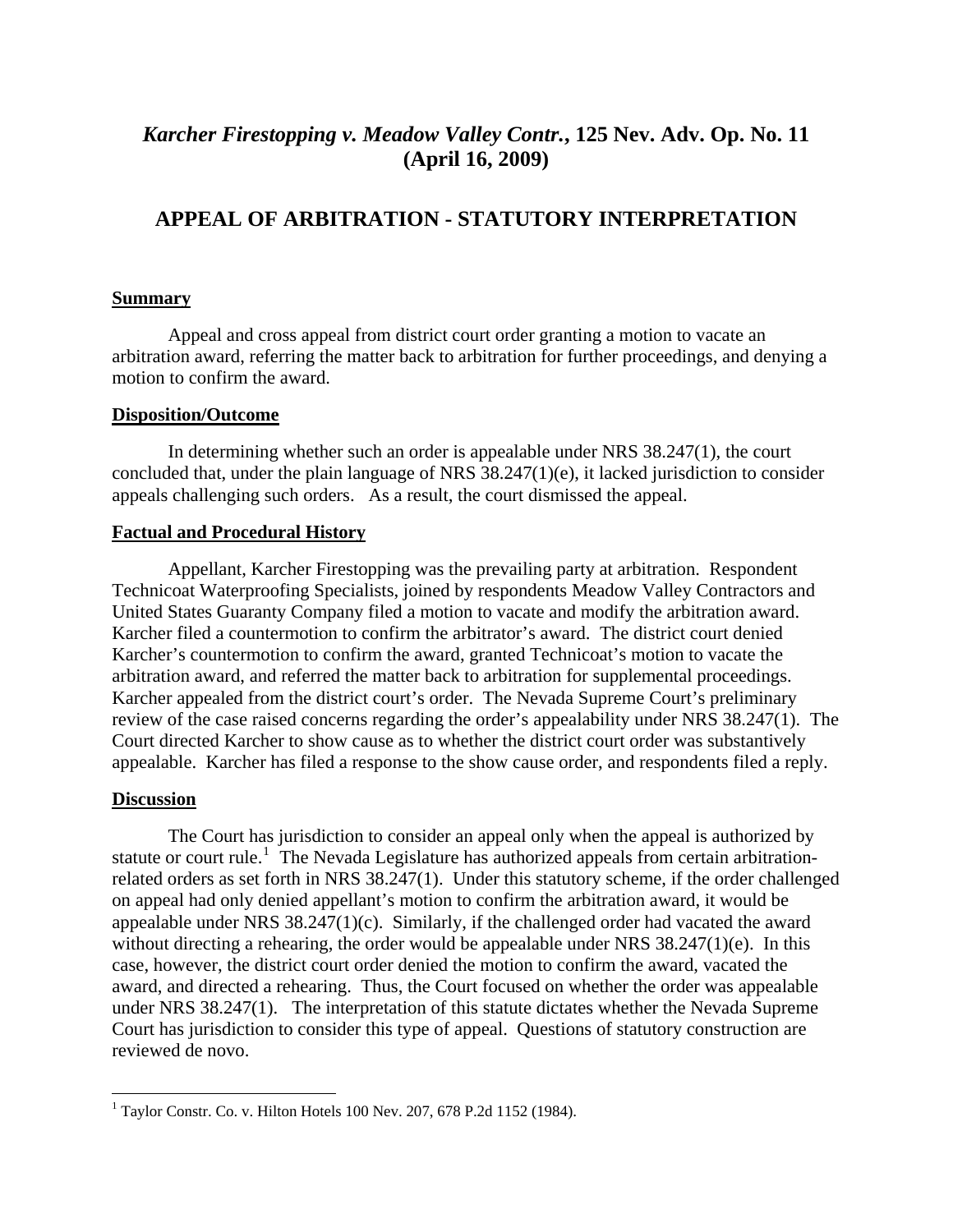The Court has never addressed whether an order that both denies confirmation of an arbitration award and vacates the award, while directing a rehearing, is substantively appealable under NRS 38.247(1). A number of other courts have addressed this issue under similar provisions of the UAA. $^2$  $^2$  The Court looked at these other jurisdictions as guidance.

#### Decisions concluding that no jurisdiction exists

The majority of courts that have considered jurisdictional issues regarding orders that deny confirmation of an arbitration award and also vacate the award while directing rehearing have determined that such orders are not appealable. These holdings are based on the plain meaning of the statute. These statutes provide for appeals only from orders vacating an arbitration award which do not also direct a rehearing. Thus, the various courts have concluded that the plain language of their statutes provide that orders vacating an award and directing a rehearing cannot be appealed. $3$ 

The rationale behind this conclusion is that allowing such orders to be appealed simply because a portion of the order denies confirmation of an arbitration award renders the "without directing a rehearing" language of these states' versions of NRS 38.2[4](#page-2-2)7(1)(e) superfluous.<sup>4</sup> Courts also focus on the uniform policy rationale of the Uniform Arbitration Act. The Court noted that other courts have acknowledged that the uniform language in other states' statutes that correspond to NRS 38.247(1) "implicitly contains a policy choice of permitting appellate review only when there is a sufficient degree of finality to the arbitration proceedings."[5](#page-2-3)

#### Decisions concluding that jurisdiction exists

Only two courts have interpreted statutory language similar to that of NRS 38.247(1) as permitting appellate jurisdiction over orders that both deny confirmation of an arbitration award and vacate the award while directing rehearing.<sup>[6](#page-2-4)</sup> In reaching their interpretation, these courts emphasized the fact that their states' versions of NRS  $38.247(1)(c)$  expressly permits appeals from orders denying confirmation of an arbitration award.<sup>[7](#page-2-5)</sup> Both of these courts also emphasized that not allowing appeals from orders that deny confirmation and vacate the award, yet direct a rehearing may allow the arbitration process to continue indefinitely.<sup>[8](#page-2-6)</sup>

The *Stewart* court found it persuasive that no subsection of the applicable statutes explicitly bars the appealability of an order made appealable under another subsection when that

<span id="page-2-0"></span><sup>2</sup> *See* Connerton, Ray & Simon v. Simon, 791 A.2d 86 (D.C. Cir. 2002); Kowler Assocs. v. Ross, 544 N.W.2d 800 (Minn. Ct. App. 1996); Nat'l Ave. Bldg. Co. v. Stewart, 910 S.W.2d 334 (Mo. Ct. App. 1995; Thrivent Fin. for Lutherans v. Brock, 251 S.W.3d 621 (Tex. App. 2007); Werline v. E. Tex. Salt Water Disposal Co., 209 S.W.3d 888 (Tex. App. 2006); Prudential Securities, Inc. v. Vondergoltz, 14 S.W.3d 329 (Tex. App. 2000); ).

<span id="page-2-2"></span><span id="page-2-1"></span><sup>&</sup>lt;sup>3</sup> See Simon, 791 A.2d at 87-88; Ross, 544 N.W.2d at 801; *Vondergoltz*, 14 S.W.3d at 331.<br><sup>4</sup> See Simon, 791 A.2d at 87-88; Ross, 544 N.W.2d at 801; *Vondergoltz*, 14 S.W.3d at 331.

<span id="page-2-3"></span>Karcher v. Meadow Valley Contractors, Inc., 125 Nev. Adv. Op. No. 11, 6 (Apr. 16, 2009); *see Simon*, 791 A.2d at 88; *Ross*, 544 N.W.2d at 802; *Brock*, 251 S.W.3d at 622, 627; *see also* Dep't of Transp. v. State Employees

<span id="page-2-4"></span>Ass'n, 581 A.2d 813, 814-15 (Me. 1990); Neb. Dep't of Health v. Struss, 623 N.W.2d 308, 313-14 (Neb. 2001). <sup>6</sup> Stewart, 910 S.W.2d at 337-41( interpreting a statute that provides for appeals form orders "conforming or denying confirmation of an award" and orders "vacating an award without directing a rehearing"; *Werline*, 209 S.W.3d at 893-96 (same).

<span id="page-2-5"></span><sup>7</sup> *Stewart*, 910 S.W.2d at 340-41; *Werline*, 209 S.W.3d at 895-96. 8 *Stewart*, 910 S.W.2d at 340; *Werline*, 209 S.W.3d at 896.

<span id="page-2-6"></span>